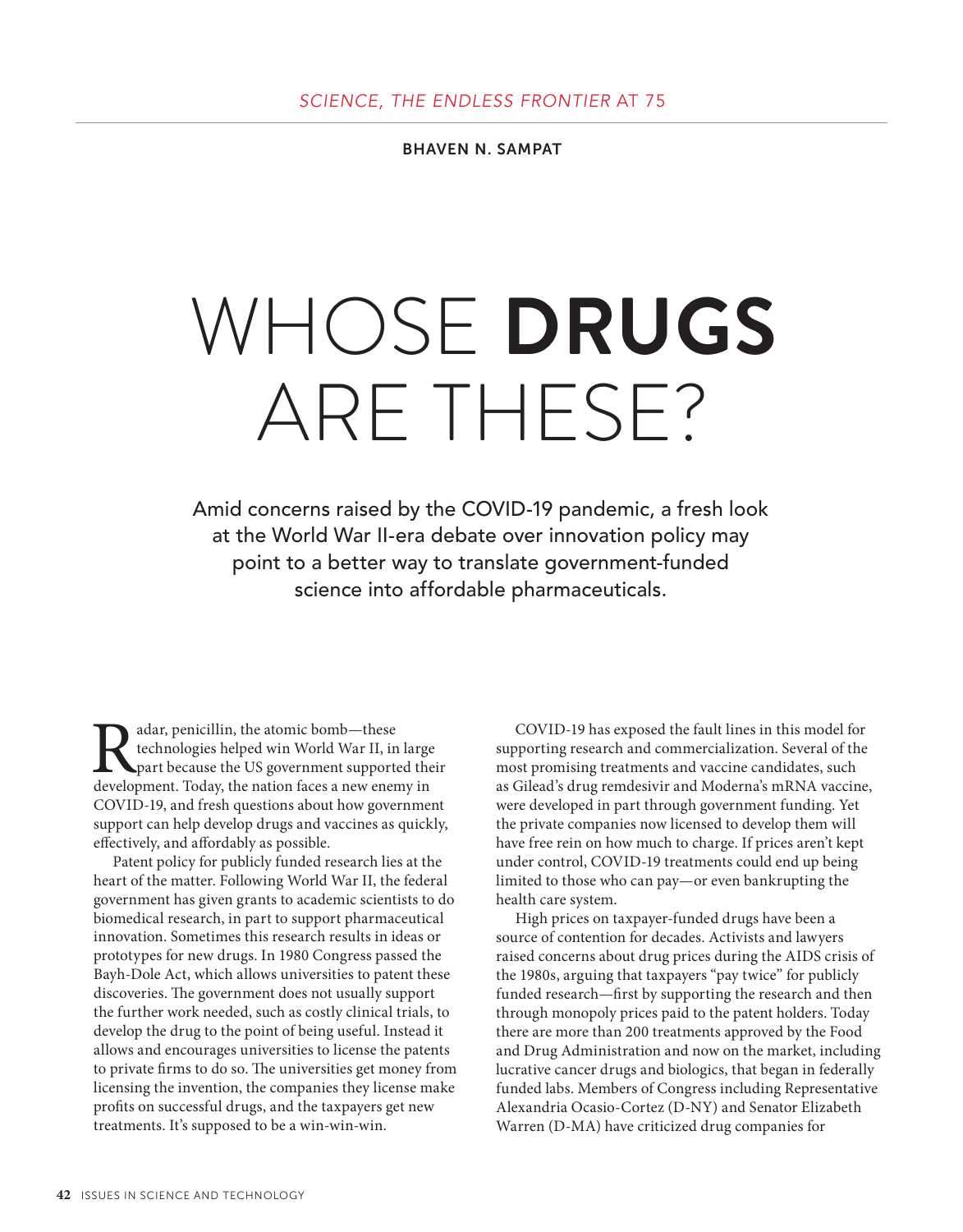privatizing publicly funded research and then charging high prices.

The current system is at an impasse. It succeeds at getting taxpayer-funded research developed and commercialized, but fails at making drugs affordable. How did we get here? The answer lies long before COVID-19, before AIDS, and before Bayh-Dole. The battle lines were drawn at the end of World War II, in two competing visions of how postwar science and technology should be governed.

### **Bush v. Kilgore**

On one side was Vannevar Bush, the influential engineer who led the wartime research and development effort and whose 1945 report to President Franklin D. Roosevelt— *Science, the Endless Frontier*—is sometimes considered the blueprint for postwar science and technology policy. On the other was Harley Kilgore, a powerful senator (D-WV) who clashed with Bush over how research should be governed and funded during and after the war. The Bush-Kilgore debates are typically remembered for the protagonists' differences on such matters as the appropriate roles for scientists and politicians in determining research priorities, the types of research that should be funded, and whether funds should go to the best scientists or be broadly geographically distributed. Equally contentious, but perhaps less well known, was the question of taxpayer rights in patents arising from government-funded research. Kilgore complained about government-funded ideas being given away, a perspective that foreshadows many of today's criticisms of the model for pharmaceutical research, development, and commercialization. Bush worried that government control of such patents would reduce commercialization incentives and public-private interaction.

The *Endless Frontier* report, which Bush wrote to counter Kilgore, ultimately buried this topic. But the way Bush framed the division of labor in the innovation system—with the public sector financing "basic" research and profitoriented firms funding "applied" research—has continued to influence the ideology of science and technology policy. That approach may blind us today to other policies to promote the development and low-cost dissemination of government-funded technologies, including pharmaceuticals. Revisiting Kilgore's perspectives suggests new and potentially better solutions.

Kilgore became a major player in federal research policy in the early 1940s through his hearings on wartime scientific and technical mobilization. Scientific research for the military was organized by the Office of Scientific Research and Development (OSRD), which had been established in June 1941, subsuming and expanding the National Defense Research Committee. Run by Bush and other elite scientists—including the presidents of Harvard University

and the Massachusetts Institute of Technology, and the head of the National Academy of Sciences—OSRD coordinated the research efforts on radar and testing of penicillin, as well as some of the early work on the atomic bomb.

Kilgore's primary concerns were not about science but about the concentration of economic power. As scholars such as Daniel Kevles, Daniel Kleinman, and others have shown, Kilgore—like his fellow New Deal Democrats—distrusted large monopolistic corporations and believed that concentrating wartime research and production contracts in big businesses was hindering the war effort. In Kilgore's view, the R&D needed to produce essential materials was uncoordinated and went disproportionately to large firms that lacked the capabilities and incentives to address key problems at the speed required. Kilgore also believed that wartime mobilization was not effectively drawing on the nation's full technological talent, especially from small businesses and independent inventors. Finally, he was concerned that large firms might abuse the patent system, reinforcing monopolies and hindering R&D and production efforts.

Aiming to fix such problems, in 1942 Kilgore introduced the Technology Mobilization Act (S. 2721), which would have created an office responsible for the entire range of innovation activities: creating a census of scientific and technical personnel, drafting needed talent, collating and sharing technical information, and funding research and production. According to Kleinman, Kilgore and his staff believed "the federal government would be better able than industry to undertake important research on and development of critically needed materials" and "monopolistic industries have no incentives to develop new and innovative products and techniques."

The proposed office would also have the power to force compulsory licensing of patents that were creating technological bottlenecks during the war, allowing other firms to enter the market in return for reasonable compensation to patent-holders. Compulsory licensing, controversial then as it is now, had been among various proposals during patent reform initiatives in the late 1930s, so it was not surprising to see it in the Kilgore approach as well.

In late 1942, Kilgore's bill went through subcommittee hearings during which witnesses from government, industry, and academia testified about problems with wartime government funding. They did not directly criticize OSRD, but mentioned issues, such as concentration of contracts and a potential waste of manpower, that at least implicitly were about OSRD. Several witnesses emphasized the need for the government to develop technologies that were not profitable for industry. Others noted that patents arising out of government research were typically assigned to the contractors, which in the case of OSRD were large firms.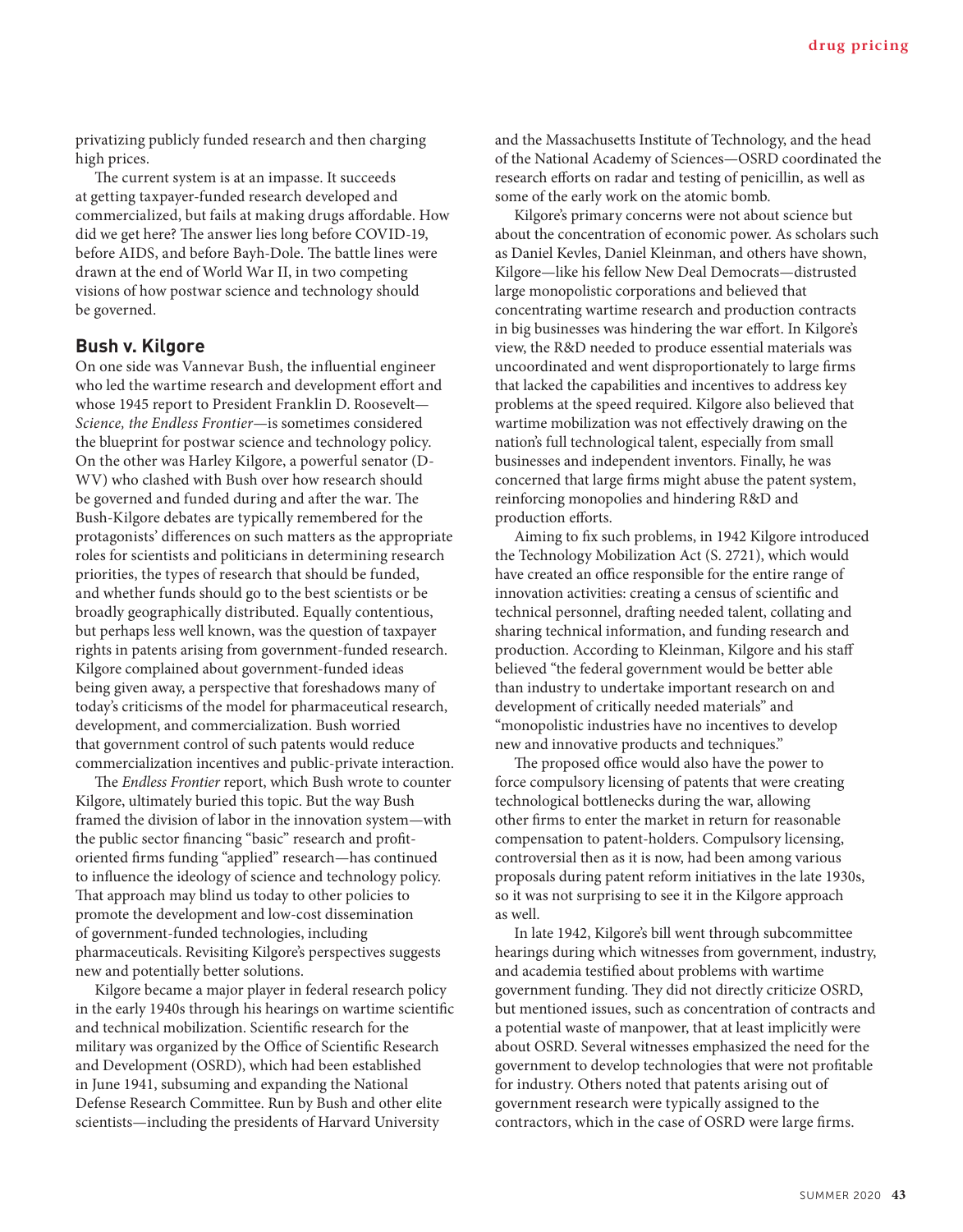Kilgore took some offense at this, remarking to one witness: "I am informed that some people have been patenting these ideas privately that have been worked out in laboratories being financed by the Government," adding "I don't know if it's so or not." He hinted: "Don't you think that developments…developed from public funds in their entirety should be public property rather than private property?"

#### **Is it or ain't it broke?**

Kilgore's bill drew support from some businesses, inventors, and government officials. But its broad scope and powers also generated criticism. In 1943 he introduced an alternative Science Mobilization Act (S. 702) that proposed a less ambitious independent agency to finance research and help facilitate information sharing, among other measures. On patents it shifted from the strong proposal of general compulsory licensing to a more modest requirement for public ownership and broad dissemination of any patents developed through government funding since the beginning of the war.

be echoed by others: government funding of research was needed precisely because private researchers would not diffuse knowledge widely. "The bill gives the government authority to promote such research and make it available to the people as a whole," Arnold said.Another star witness, Vice President Henry Wallace, argued: "Every business and institution should have full access to all patents and research findings which have been developed at government expense. The Congress has provided large sums of money, which are being poured into federal, university, and industrial laboratories. It is the intention of the Congress that this money be spent for the benefit of the general public, not for the exclusive benefit of a few corporations."

Other witnesses in the hearings foreshadowed what would, decades later, become the logic for the Bayh-Dole Act: in some cases, even though taxpayers funded the research, patents may still be needed to get firms to develop the invention. Some witnesses raised the problem of background rights: determining where to draw the lines

# The current system succeeds at getting taxpayer-funded research developed and commercialized, but fails at making drugs affordable. How did we get here?

The new bill, reprinted in the journal *Science* on May 7, 1943, was also controversial. In the months that followed, scientists, industrialists, trade groups, and scientific and technical societies spoke out. Some from the scientific and technological community continued to applaud additional funding; others feared that bureaucrats would micromanage innovation and did not trust Kilgore to protect scientific autonomy. Various observers did not see a problem in need of fixing, arguing that OSRD, which by that point had a string of accomplishments to its credit, was doing a superb job. Bush himself wrote in an open letter to Kilgore, reprinted in *Science,* that things were working well and "It seems to me that it would be ill-advised and dangerous to throw a 'monkey wrench' into such finely meshed machinery at this late date."

Though softened, the patent provisions were central in Kilgore's new bill and remained contentious. The syndicated columnist Drew Pearson wrote that the hearings would examine "the question of giving the public a chance to use war patents after the war" and "whether such a vital discovery as radar will be turned over to the public as a whole or bottled up by one or two big companies." During the hearings the first witness, Thurmond Arnold (himself a leading patent reformer who had been the assistant attorney general for antitrust until 1942) made a point that would

between when the preexisting private-sector contribution started and the public sector came in, and dangers of nonparticipation by firms in the wartime effort if the public sector demanded complete ownership of resulting technologies.

Kilgore and his allies viewed patents in general as problematic, but patents on publicly funded research especially so. Focusing on taxpayer benefits from government-funded patents may have seemed more politically and tactically feasible than promoting broad patent reform or compulsory licensing. In various responses to critics alleging he was antipatent in general and would destroy US innovation (an accusation familiar to patent reformers today), Kilgore made plain that the new bill was mainly focused on government-funded patents, and was no real threat to private property.

In his letter to Kilgore, Bush argued that it would be irresponsible to retroactively nationalize all governmentfunded patents during the war, which he said would hinder the "prosecution of the war." He emphasized that most OSRD contracts were done on a nonprofit basis (though it is important to remember companies also got large indirect cost payments). Moreover, Bush raised the issue of background rights, noting in many cases "the contractors have worked for many years, spent considerable sums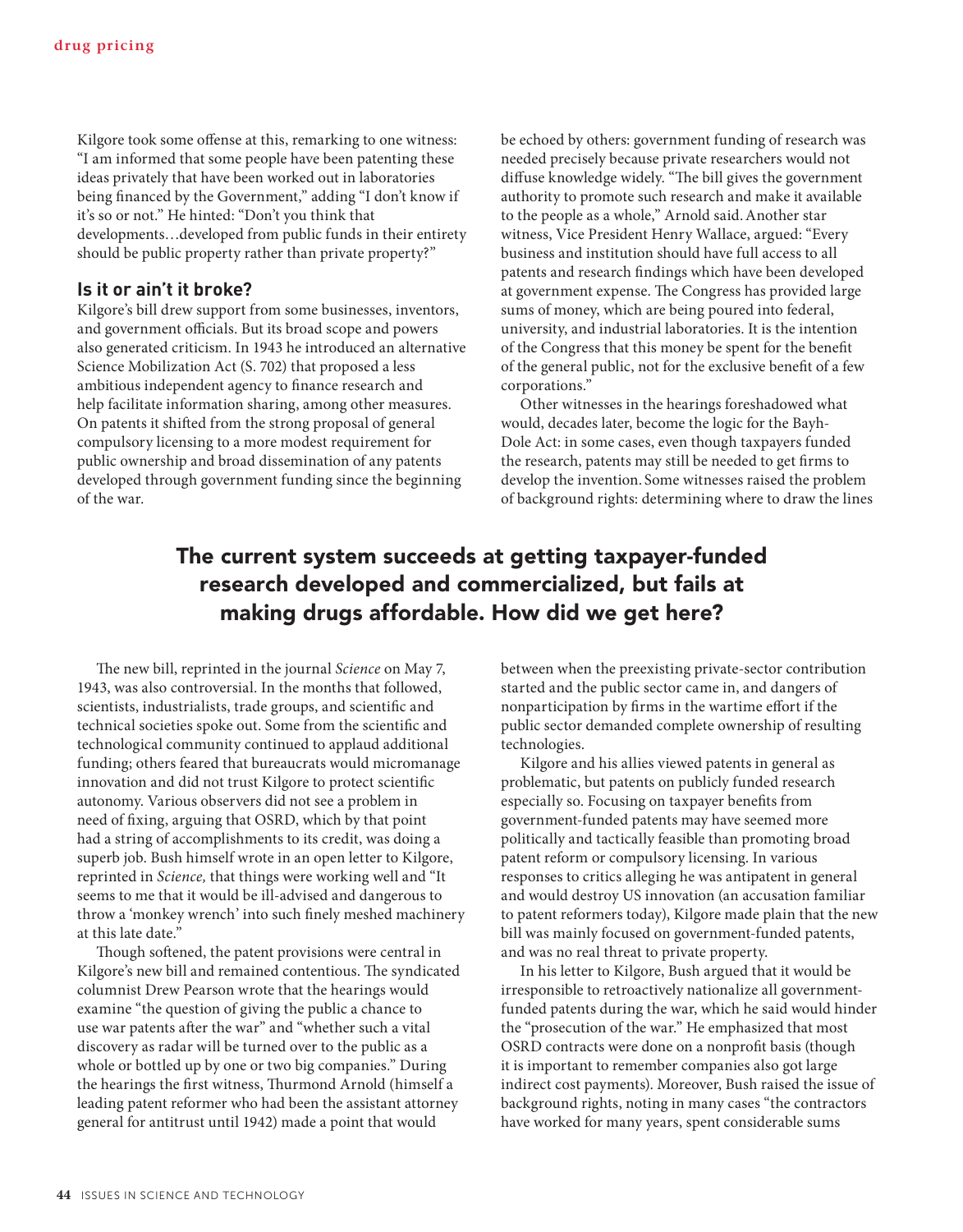of money and accumulated many patent rights" before receiving OSRD funding, which "frequently involves only minor adaptations of past inventions." In these cases, drawing the lines between the public- and privatesector roles would be hard, and in Bush's view provisions allowing contractors to keep rights in exchange for royalty-free licenses to the government seemed to work well. Bush was primarily concerned about the public and private sectors continuing to cooperate during wartime, not about postwar monopolization. Bush predicted that "a storm of controversy" would occur if the patent provisions of Kilgore's bill were enacted, and recommended that "consideration of a radical departure from the present governmental system for handling patent rights at least be deferred until after the war is won." However, Bush was no zealot on these issues, acknowledging in his letter that "I agree with other commentators at this time we have no fully adequate method of handling such patent rights for the full benefit of the public." Bush also suggested that any changes to patent rights should await results of an ongoing study from the National Patent Planning Commission. The commission's second report, focused on government-owned patents, would be published the same year as *Endless Frontier* and would end up taking a position similar to Kilgore's. Bush wrote a letter to the commission in 1941 suggesting his own views at the time. He argued that patents on government-funded work are crucial for incentivizing "the first hazardous investment…needed to bring [them] into useful form." He acknowledged, however, that this was a difficult issue, and that "there is now no machinery provided by law through which the patents owned by the Government can be administered for the best interests of the public."

## **Of taxpayers and scientists**

Kilgore considered the criticisms to his bill and regrouped. Like most observers, the senator realized the government would have a role in supporting research after the war, and he wanted to help shape peacetime policy. In 1944 Kilgore drafted yet another bill, this one to create a National Science Foundation that would fund both basic and applied research. Perhaps in response to previous criticisms, the patent provisions were more limited than in prior bills. The foundation would maintain rights to discoveries stemming from research it funded, but with an escape clause for when the invention was developed with significant previous private investment. This concession was a nod to the background rights issue that Bush had raised. But the bill continued to emphasize research funding to solve specific social outcomes, and democratic governance of science.

Though Bush and his associates viewed the new iterations as more sophisticated than Kilgore's early legislation, they opposed political control of science in peacetime. Bush fired back with *Science, the Endless Frontier*, published in July 1945. It offered a very different model for postwar policy from Kilgore's. Bush made the case for government funding of basic science at universities, with funding decisions made primarily by scientists. Unlike Kilgore, Bush did not see a major role for government funding of applied research in peacetime, assuming that the profit motive (and appropriate patent and tax laws) would stimulate industry to do the needed applied research.

As Kevles summarizes in his classic 1977 article, "The National Science Foundation and the Debate over Postwar Research Policy": "The differences between Bush and Kilgore boiled down to a basic issue: Kilgore wanted a foundation responsive to lay control and prepared to support research for the advancement of general welfare; Bush and his colleagues wanted an agency run by scientists mainly for the purpose of advancing science."

On the question of patents on government-funded research, the otherwise bold *Endless Frontier* was timid. It argued that "the public interest will normally be adequately protected if the Government receives a royalty-free license for governmental purposes under any patents resulting from work financed by the Foundation," but that "there should be no obligation on the research institution to patent discoveries made as a result of support from the Foundation" nor "any absolute requirement that all rights in such discoveries be assigned to the Government." Because the report focused on government funding of basic research at universities, where patents were viewed as a "minor by-product," there was no real need to work out a policy. Thus the report sidestepped one of the main sources of controversy during earlier discussions of Kilgore's bills.

Following the publication of the Bush report, members of Congress introduced numerous bills that embodied aspects of the Bush and Kilgore approaches to science policy. Patents were not the main focus of this back and forth of competing bills, compromises, and (in Kilgore's view) double crosses, though in general Kilgore continued to push for a presumption of government ownership and nonexclusive licensing. In a December 1945 speech to the American Association for the Advancement of Science, Kilgore framed the issue in terms that are common in today's debate: "It would seem that the policy of public dedication is dictated by the Government's responsibilities to its stockholders—the taxpayers … why should the taxpayer contribute to the cost of a development and then later be forced to pay for it again?" In dialogue with a witness during one of the hearings, he put it more colorfully: "When the taxpayers of the United States pay for the development of something, it is a crying shame to make them dig down in their pockets and pay a big royalty to some outfit that has grabbed off the results of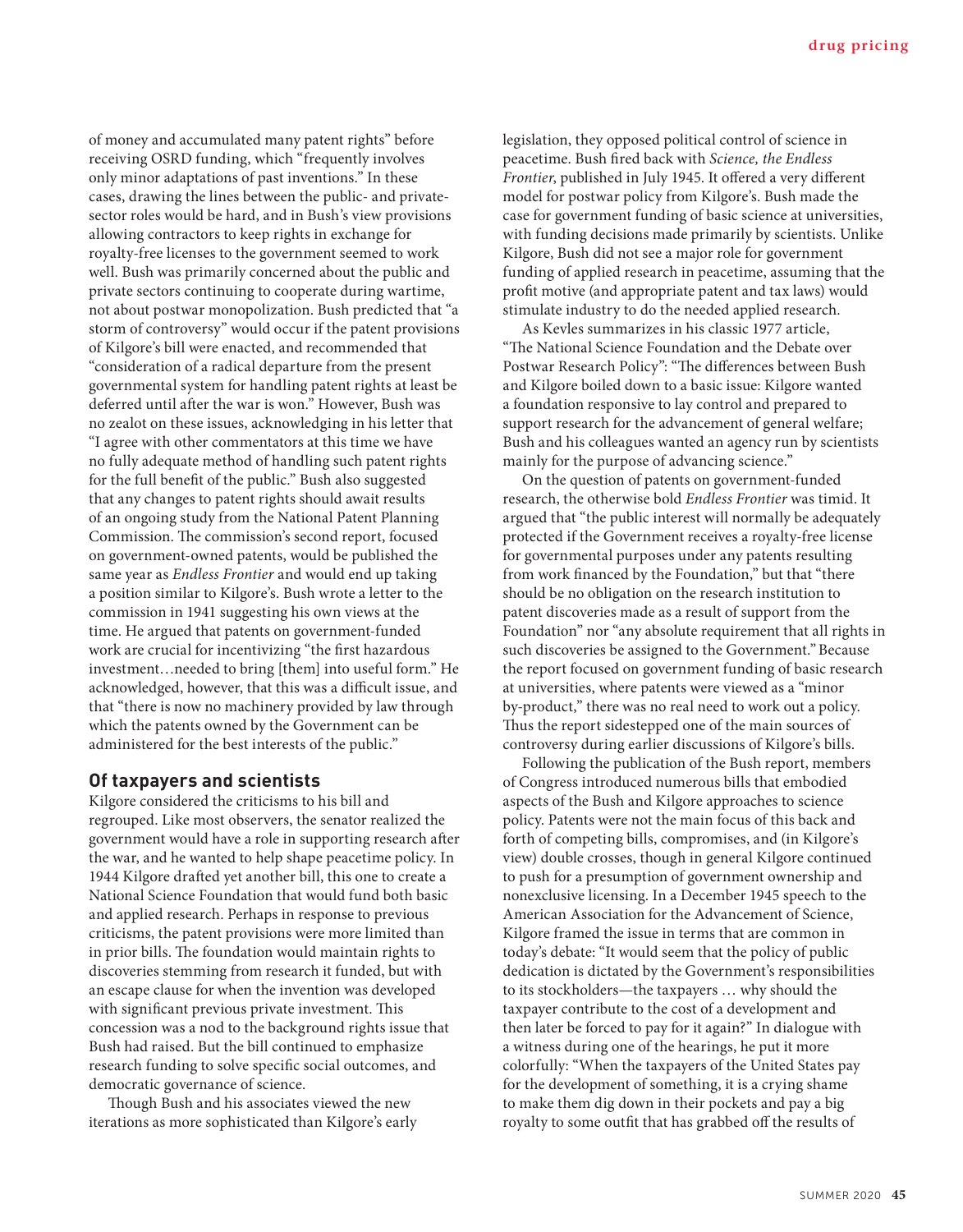their research." Bush continued to argue that patents were unimportant given the scope of the proposed science foundation, testifying "it is in the area of applied science that patents become an important factor," and that a general presumption of government ownership would be unwise.

Because of debates and negotiations, mainly about scientific accountability issues, President Truman did not sign the final National Science Foundation Act until 1950. It nominally traced back to legislation sponsored by Kilgore but ended up much closer to Bush's vision on issues of funding, governance, and scientific autonomy. On patents, it included only vague language that inventions resulting from public research must be disseminated "in a manner calculated to protect the public interest." The question of how to ensure both development of and taxpayer interests in government-funded inventions thus remained unresolved.

#### **Let them patent**

The effect of patents on drug prices was of little concern to either Kilgore or Bush. Wartime medical research had been funded by OSRD's Committee on Medical Research (CMR) and supported a number of major contributions, including development and testing of penicillin. Unlike the majority of OSRD contracts, which used a "long form" clause that allowed contractors to keep patent rights while the government got a license, CMR contracts (which were mainly with academic researchers) were so-called short form contracts giving the government ownership. This was noncontroversial and likely reflected longstanding norms against patenting academic medical research. In some programs requiring coordinated efforts, especially between firms and universities, CMR designed special patent provisions not only to facilitate progress and data sharing but also to ensure that firms weren't discouraged from collaborating. In some cases, firms were wary of the patent and data-sharing provisions, and worked with CMR informally rather than contracting to avoid "contamination" of their own intellectual property.

Bush apparently wasn't overly concerned that a lack of patent protection on academic medical research (through the short form contracts) would limit firms' incentives to develop and commercialize this work. Though surprising by today's standards, this may reflect that drug development was much less regulated and cheaper than it is now, and the pharmaceutical industry much less obsessed with patent exclusivity. More important, during the war CMR supported applied medical research, testing, and commercialization, and did not have to rely solely on profitoriented firms to finance "the first hazardous investment."

While Bush and Kilgore were debating what a science funding agency should look like, other agencies absorbed

the majority of OSRD contracts and subsequent federal R&D. Mission-oriented agencies (the Department of Defense, the Department of Agriculture, the National Aeronautics and Space Administration, the Atomic Energy Commission, and the National Institutes of Health) came to dominate federal R&D, leaving the National Science Foundation as a small part of federal funding. The different agencies had different patent policies, some allowing funding recipients to take out patents, and others giving patent rights to the government. Through the 1950s and 1960s NIH (through its parent agency, the Department of Health, Education, and Welfare) had a general policy of dedicating government-funded research to the public, sometimes with no patents at all. Concerns about inconsistencies across agencies in postwar policy led to decades of debate, and volumes of government studies, about the costs and benefits of each approach. A 1961 study from the Senate Judiciary Patent Committee called the issue of government rights in patents "perhaps the most important, and perhaps the most controversial, issue in patent policy today."

The debates during the 1950s and 1960s were mainly about mission-oriented federally funded research conducted by industry, which constituted the vast majority of federal R&D funding, in sharp contrast to Bush's vision. Few universities were active in patenting during this period. The norms against patenting academic medical research, which had shaped CMR policy during the war, were particularly strong, and as NIH took over the CMR contracts after the war, these norms continued to guide NIH procedure and universities' own patent policies.

As with CMR, the vast majority of NIH funding was to universities, which occasionally generated patentable inventions. But NIH policies came under scrutiny in the late 1960s after several government reports suggested that in some cases the agency's strong assertion of ownership was hindering the development and commercialization of new drugs based on research it had funded. In response, in 1968, the agency modified its procedures to allow universities to patent NIH-funded research and license the patents to industry.In the decade that followed, more universities began patenting and licensing publicly funded research, including in medicine.

There was, not surprisingly, pushback to these changes from old-timers at NIH and elsewhere in government, reflecting Kilgorean concerns about the monopolization of taxpayer research. To put the new approaches on a more stable legislative footing, Senators Birch Bayh (D-IN) and Robert Dole (R-KS) introduced the Bayh-Dole Act in 1978. Bayh-Dole created uniform policy applying to all federal agencies, which allowed universities and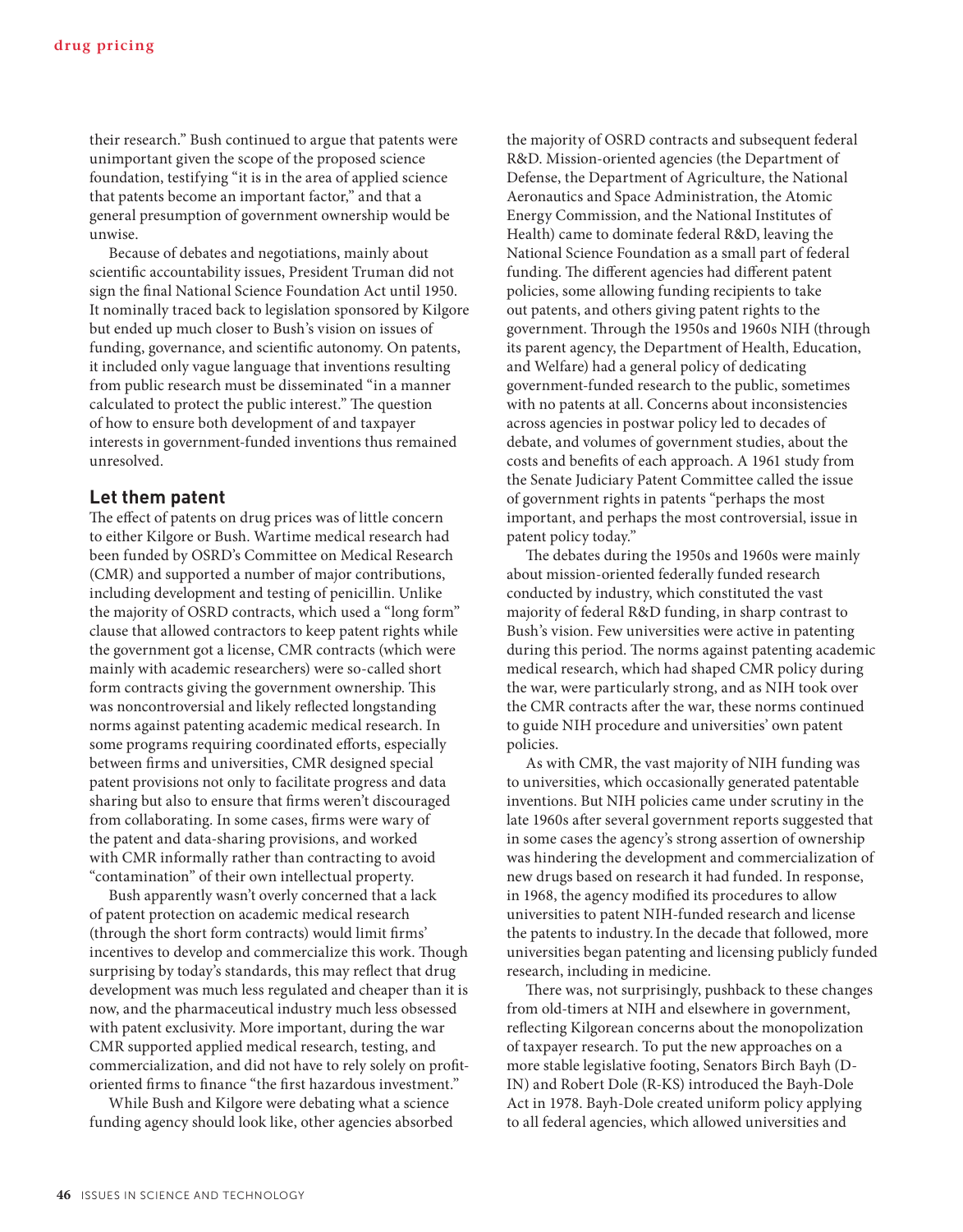small businesses to retain the rights to patents resulting from publicly funded research and to control how those discoveries were disseminated. During congressional hearings on the bill, some witnesses and legislators raised concerns, a la Kilgore, about giveaways to large corporations. Limiting the new law to universities and small businesses helped alleviate some of these criticisms. Economics also shaped the debate: with anxieties about US competitiveness and the need to regain the nation's innovative edge, and excitement about biotechnology and computing inventions bubbling up from university campuses, some of the previous concerns may have lost force. The basic logic of Bayh-Dole echoed Bush's arguments that "hazardous" additional work was needed to develop taxpayer-funded inventions; without a patent, and the ability to exclusively license this patent to a profit-oriented firm, publicly funded discoveries would lie fallow.

As originally proposed, the legislation included a number of provisions to protect taxpayer interests. The main one that survived in the final law was "marchin" rights, which allow the government to circumvent patents on a taxpayer-funded invention if the licensee fails to achieve practical application (including making the technology available on "reasonable" terms) or fails to meet "health and safety needs." But Bayh-Dole was mainly focused on innovation and commercialization: in the words of one of its architects, "the public's reward was the delivery of life supporting inventions." Competition, access, prices, and other Kilgorean considerations were not the main goals.

#### **What the market bears**

Since Bayh-Dole took effect in 1981, university patenting and licensing have skyrocketed, with the bulk of the activity involving publicly funded medical research. Some universities have earned considerable licensing income from these patents; many others have tried and failed. These changes have been the source of considerable controversy. Among the hundreds of FDA-approved drugs that link to a government-funded patent, it is likely that the vast majority had their patents exclusively licensed to a private firm, which then charged what the market would bear. About one in five important drugs approved between 1988 and 2005 have a taxpayer-funded patent, and the share is probably even higher today.

Critics have challenged high prices on taxpayer-funded drugs, similar to what Kilgore once worried about. The difference is that it is not typically private contractors getting defense patents, as it was during World War II, but rather NIH grantees at universities taking out patents and then exclusively licensing them to firms.

Yet despite many petitions, the main safety valve to deal with these issues—march-in rights—has never been used. There are several reasons why. For one, lawyers, legal scholars, and activists have steadily debated what "marchin" actually meant, and whether it had to do with prices. NIH has rejected every march-in request brought before it for example, for the HIV drug ritonavir—typically taking the position that its role is to ensure commercialization and that pricing should be left to Congress. Opponents of march-in rights generally feel that the existing system succeeds in getting new drugs developed, and, echoing Bush, that it would be a mistake to throw a monkey wrench into this system. There are also deep and unresolved questions of what the "right" price for a drug should be, which is even more complicated when both the public and private sectors contributed to the final development.

Defenders of the current system claim that any discussion of prices would cause the system to implode that none of the many important drugs linked back to NIH since Bayh-Dole would have appeared without patents, exclusivity, and unrestricted monopoly prices. Those claims are too strong. That said, the pharmaceutical sector is the one where the Bayh-Dole theory seems most plausible: that university-developed technologies will need additional investment (including FDA-mandated clinical trials), that this is risky, and that drug companies' willingness to take on these risks will rise with expected profit levels for successful inventions. In a system that relies on privatesector profit motive for commercialization, reductions in expected prices—through march-in or other means—would seem to reduce commercialization incentives.

Less commercialization for lower prices and broader access may be a trade-off we are willing to make. But in many contexts, including COVID-19 efforts today, we clearly need both new products and affordability. Just as Bush noted more than 75 years ago, we lack an effective machinery to deal with this tension.

#### **Kilgore redux**

If march-in and price controls on government-funded inventions can't solve the problem, what might? Here Kilgore's perspectives may once again be relevant. Recall that his initial focus was on government funding for certain scientific problems of national importance that did not offer a clear route to profitability for big business. In some ways this was similar to Bush's view that private industry wouldn't sponsor enough basic research, so government had to step in with its own funding. But Kilgore seems to have envisioned a strong role for the government in applied research as well, intervening not just in cases where not enough research was done but also where the market failed to generate the desired outcomes.

However, Bush, like other conservative critics of the New Deal, feared government intrusion into private-sector roles. The Bush model emphasized the government's role in funding basic research at universities, mainly leaving